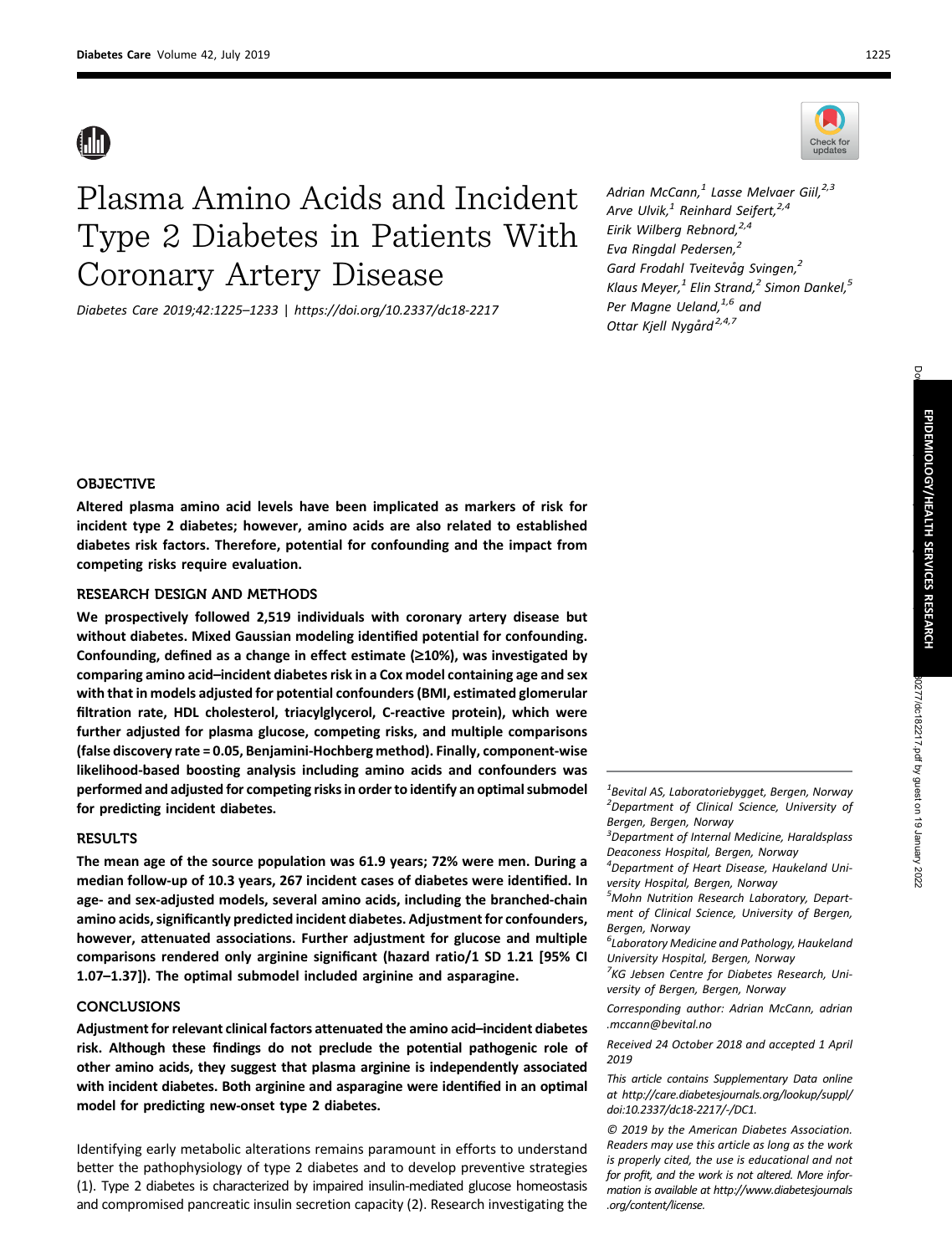etiology of type 2 diabetes has increasingly focused on the interaction between impaired glucose homeostasis, insulin resistance, lipid metabolism, and obesity (2–4). These factors are thought to induce the metabolic dysfunction reflected by abnormal circulating levels of glucose, lipids, proteins, and other classes of metabolites, including amino acids (5).

Metabolomics-based studies have proliferated in the past decade in an attempt to gain insight into the underlying pathophysiology of type 2 diabetes (6). Numerous studies using both targeted and untargeted approaches have reported alterations in circulating amino acid levels in patients with prevalent and incident diabetes. Studies suggest that elevated levels of branched-chain amino acids (BCAAs) (isoleucine, leucine, and valine), and to a lesser extent aromatic amino acids (AAAs) (phenylalanine and tyrosine), are associated with obesity and insulin resistance, as well as established and incident diabetes (6–11). Alanine (Ala), proline (Pro), glutamate (Glu), and aspartate (Asp) have also been positively associated with type 2 diabetes, whereas glycine (Gly), glutamine (Gln), and asparagine (Asn) seem to be inversely related to the disease (8,12).

Despite abundant research linking alterations in circulating amino acid levels to various obesity-related mechanisms and diabetes (10,11,13–18), their potential as independent biomarkers reflecting the etiology and pathogenesis of type 2 diabetes is yet to be fully realized. The inherent challenge of evaluating amino acids as independent risk markers can be explained in part by the interrelatedness of plasma amino acids and their association with several well-established risk factors, including elevated plasma glucose, dyslipidemia, and obesity. Such associations suggest that the relation between plasma amino acids (independent variable) and incident diabetes (outcome) is likely to be affected by confounders, defined simply as variables associated with both the independent variable and the outcome (19). Failure to adjust appropriately for confounders means the crude independent variable– outcome association will be a biased estimate of the true association (20).

Throughout the literature on amino acids and incident type 2 diabetes, however, lipid parameters are not consistently included as covariates (17,21).

Studies also tend to focus on fasting cohorts only (17,21,22), despite limited evidence to do so. Several established diabetes risk markers, including lipids, BMI, and insulin sensitivity, have been shown to be correlated with plasma amino acid levels (23), fulfilling the definition of a potential confounder. Yet, their role as actual confounders is rarely evaluated. Finally, as several risk factors for mortality are also risk factors for type 2 diabetes, bias may occur from the competing risk of death in longitudinal studies.

We aimed to investigate amino acids as independent risk factors with various adjustments for potential confounders, assess whether the competing risk of death is a source of bias, and use a model-selection approach to identify the best-fitting model.

# RESEARCH DESIGN AND METHODS

### Study Population

As described in detail elsewhere (24), the source population for this study included 4,164 adults who underwent elective coronary angiography at two Norwegian university hospitals between 2000 and 2004 (clinical trial reg. no. NCT00354081, clinicaltrials.gov/). Collection of demographic, clinical, and biochemical characteristics at baseline has been described previously (24). Participants were diagnosed with coronary artery disease (CAD) if coronary angiography revealed at least one significant stenosis (defined as  $\geq$ 50% luminal narrowing in the main coronary arteries or major side branches). Venous blood samples were obtained during a clinical examination before or immediately after coronary angiography. The study fulfilled the principles of the Declaration of Helsinki and was approved by the regional Committee for Medical and Health Research Ethics (approval no. 2010/1880) and the Norwegian Data Protection Authority. All participants provided written informed consent.

From the source cohort of 4,164 adults, 496 individuals with medicationconfirmed or a self-reported diagnosis of diabetes at baseline were excluded from these prospective analyses. In addition, 42 individuals with missing  $HbA_{1c}$  records and 1,107 individuals with  $HbA_{1c} \ge 6.5%$  $\approx$  48 mmol/mol), fasting plasma glucose (FPG)  $\geq$  7.0 mmol/L, or non-FPG  $\geq$ 11.1 mmol/L were also excluded because of the possible presence of prediabetes or undiagnosed type 2 diabetes. Thus, 2,519 individuals were deemed eligible for the prospective follow-up analyses.

# Identification of Subjects With Incident Type 2 Diabetes

Information on incident diabetes was collected until 31 December 2014. The majority of new cases of type 2 diabetes were identified through linkage to the Norwegian Prescription Database [\(www.norpd.no\)](http://www.norpd.no), a national registry containing data on all drugs dispensed at outpatient pharmacies in Norway. Participants were classified as having incident type 2 diabetes upon receiving their first prescription for an oral glucose-lowering drug or insulin (Anatomical Therapeutic Chemical Classification System code A10). Incident diabetes was also identified according toICD-10 codes (specifically codes E11–E14; [www.who.int/classi](http://www.who.int/classifications/icd/en/)fications/ [icd/en/\)](http://www.who.int/classifications/icd/en/) on participants' discharge summaries after admission to a Norwegian hospital. Hospital data were obtained from the Cardiovascular Disease in Norway (CVDNOR) project ([https://](https://cvdnor.w.uib.no) [cvdnor.w.uib.no](https://cvdnor.w.uib.no)) (25). We also obtained from self-reports additional information identifying cases of new-onset type 2 diabetes, which we verified using plasma glucose measurements during in-trial follow-up of the original source cohort (2000–2005) (24). The median (interquartile range [IQR]) follow-up time from blood sampling to incident diabetes diagnosis was 10.3 years (9.1– 11.6).

## Biochemical Analyses

Participants who reported no intake of food or beverages during the 6 h before sampling were considered to be fasting. All plasma and serum samples were stored at  $-80^{\circ}$ C until analyses were performed at Bevital Laboratory ([www.bevital.no\)](http://www.bevital.no). Plasma concentrations of all amino acids were measured by using gas chromatography–tandem mass spectrometry (26), with the exception of arginine (Arg), which was analyzed by using liquid chromatography–tandem mass spectrometry (27). The lower limits of detection and coefficients of variability have been reported elsewhere (26,27). Estimated glomerular filtration rate (eGFR),  $HbA_{1c}$ , serum lipoproteins, and C-reactive protein (CRP) were calculated or measured as previously described (28). We used the updated HOMA-2 to estimate both insulin  $resistance$  and  $\beta$ -cell function based on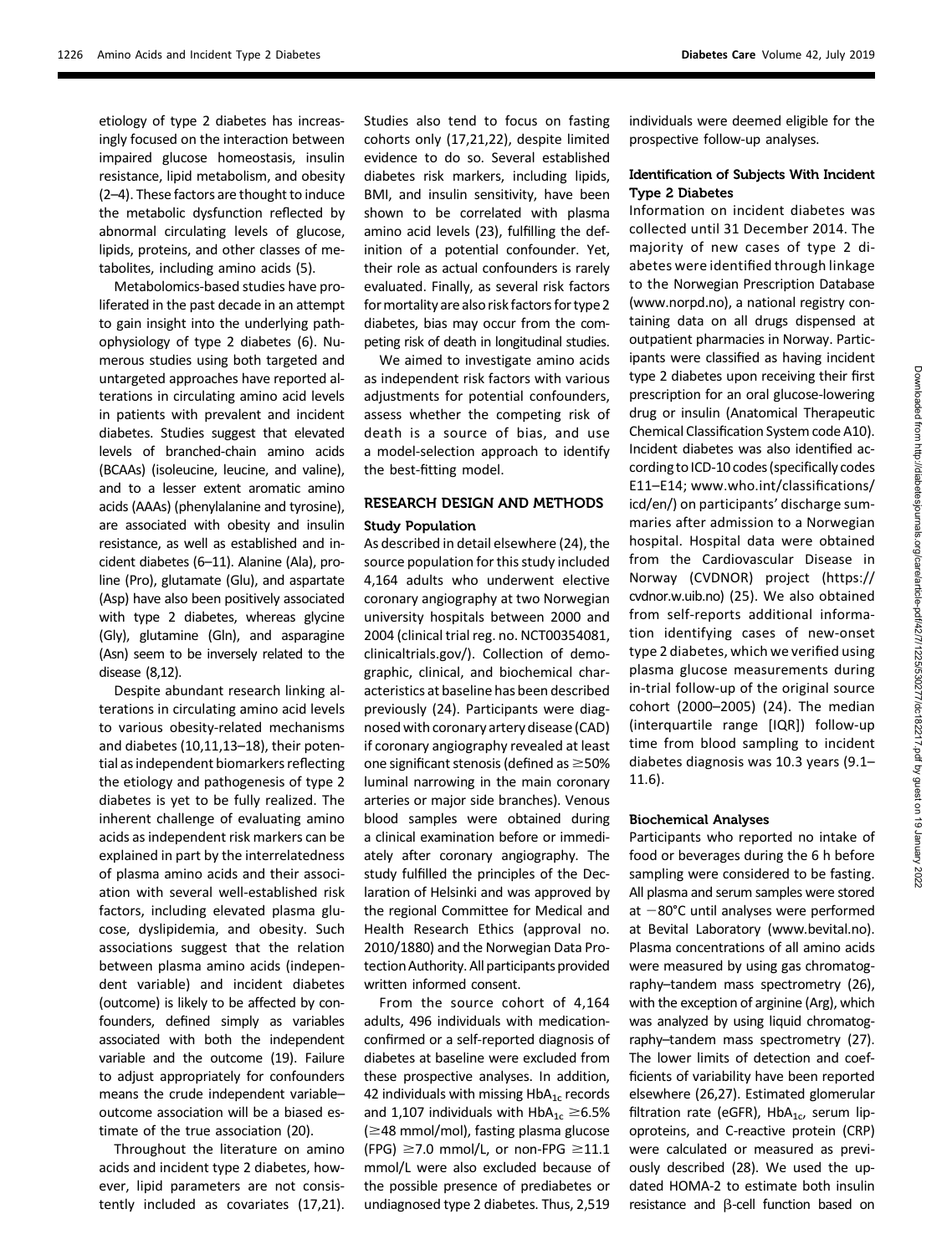| 2,059 (1,637-2,481)<br>$16.6(15.1 - 18.4)$<br>$1.20(1.00 - 1.50)$<br>$1.28(1.11 - 1.47)$<br>$0.85(0.73 - 1.03)$<br>Yes $(n = 1,645)$<br>140 (129-157)<br>$3.0(1.7-4.3)$<br>$1.9(0.9 - 4.0)$<br>1,147 (70.1)<br>1,227 (75.0)<br>80 (75-89)<br>62.4 (10.3)<br>493 (30.1)<br>$(66 - 08)$ 68<br>90 (76-99)<br>390 (23.9)<br>827 (50.6)<br>27.4(4.4) | < 0.001<br>< 0.001<br>< 0.001<br>0.001<br>0.004<br>0.78<br>0.001<br>0.54<br>0.98<br>0.08<br>0.04<br>0.92<br>0.53<br>0.04<br>0.02<br>$\overline{a}$ | 2,023 (1,632-2,496)<br>$16.6$ $(15.1 - 18.3)$<br>No ( $n = 2,252$<br>139 (125-152)<br>$1.7(0.8-3.3)$<br>1,630 (72.5)<br>1,669 (74.2)<br>61.4 (10.5)<br>80 (75-88)<br>89 (81-98)<br>91 (79-99)<br>582 (25.9)<br>522 (23.2)<br>965 (42.9)<br>26.1 (3.5) | 2,062 (1,614-2,458)<br>$16.6$ $(15.1 - 18.4)$<br>140 (128-154)<br>Yes $(n = 267)$<br>83 (76-90)<br>89 (82-99)<br>219 (82.0)<br>148 (55.4)<br>210 (78.7)<br>60.3 (9.9)<br>59 (22.1)<br>28.7 (3.8)<br>58 (21.7) | < 0.001<br>< 0.001<br>0.005<br>0.58<br>0.001<br>0.55<br>0.11<br>0.95<br>0.74<br>0.08<br>0.03<br>0.22<br>0.17<br>P   |
|-------------------------------------------------------------------------------------------------------------------------------------------------------------------------------------------------------------------------------------------------------------------------------------------------------------------------------------------------|----------------------------------------------------------------------------------------------------------------------------------------------------|-------------------------------------------------------------------------------------------------------------------------------------------------------------------------------------------------------------------------------------------------------|---------------------------------------------------------------------------------------------------------------------------------------------------------------------------------------------------------------|---------------------------------------------------------------------------------------------------------------------|
|                                                                                                                                                                                                                                                                                                                                                 |                                                                                                                                                    |                                                                                                                                                                                                                                                       |                                                                                                                                                                                                               |                                                                                                                     |
|                                                                                                                                                                                                                                                                                                                                                 |                                                                                                                                                    |                                                                                                                                                                                                                                                       |                                                                                                                                                                                                               |                                                                                                                     |
|                                                                                                                                                                                                                                                                                                                                                 |                                                                                                                                                    |                                                                                                                                                                                                                                                       |                                                                                                                                                                                                               |                                                                                                                     |
|                                                                                                                                                                                                                                                                                                                                                 |                                                                                                                                                    |                                                                                                                                                                                                                                                       |                                                                                                                                                                                                               |                                                                                                                     |
|                                                                                                                                                                                                                                                                                                                                                 |                                                                                                                                                    |                                                                                                                                                                                                                                                       |                                                                                                                                                                                                               |                                                                                                                     |
|                                                                                                                                                                                                                                                                                                                                                 |                                                                                                                                                    |                                                                                                                                                                                                                                                       |                                                                                                                                                                                                               |                                                                                                                     |
|                                                                                                                                                                                                                                                                                                                                                 |                                                                                                                                                    |                                                                                                                                                                                                                                                       |                                                                                                                                                                                                               |                                                                                                                     |
|                                                                                                                                                                                                                                                                                                                                                 |                                                                                                                                                    |                                                                                                                                                                                                                                                       |                                                                                                                                                                                                               |                                                                                                                     |
|                                                                                                                                                                                                                                                                                                                                                 |                                                                                                                                                    |                                                                                                                                                                                                                                                       |                                                                                                                                                                                                               |                                                                                                                     |
|                                                                                                                                                                                                                                                                                                                                                 |                                                                                                                                                    |                                                                                                                                                                                                                                                       |                                                                                                                                                                                                               |                                                                                                                     |
|                                                                                                                                                                                                                                                                                                                                                 |                                                                                                                                                    |                                                                                                                                                                                                                                                       |                                                                                                                                                                                                               |                                                                                                                     |
|                                                                                                                                                                                                                                                                                                                                                 |                                                                                                                                                    |                                                                                                                                                                                                                                                       |                                                                                                                                                                                                               |                                                                                                                     |
|                                                                                                                                                                                                                                                                                                                                                 |                                                                                                                                                    |                                                                                                                                                                                                                                                       | 91 (80-100)                                                                                                                                                                                                   |                                                                                                                     |
|                                                                                                                                                                                                                                                                                                                                                 |                                                                                                                                                    |                                                                                                                                                                                                                                                       | $2.2(1.1-4.2)$                                                                                                                                                                                                | 0.41                                                                                                                |
|                                                                                                                                                                                                                                                                                                                                                 |                                                                                                                                                    |                                                                                                                                                                                                                                                       |                                                                                                                                                                                                               |                                                                                                                     |
|                                                                                                                                                                                                                                                                                                                                                 |                                                                                                                                                    | 1.31 (1.15-1.49)                                                                                                                                                                                                                                      | $1.24(1.11 - 1.40)$                                                                                                                                                                                           | < 0.001                                                                                                             |
|                                                                                                                                                                                                                                                                                                                                                 | 0.56                                                                                                                                               | $0.87(0.73 - 1.04)$                                                                                                                                                                                                                                   | $0.90(0.76 - 1.08)$                                                                                                                                                                                           | 0.03                                                                                                                |
|                                                                                                                                                                                                                                                                                                                                                 | < 0.001                                                                                                                                            | 1.30 (1.10-1.50)                                                                                                                                                                                                                                      | 1.10 (1.00-1.30)                                                                                                                                                                                              | < 0.001                                                                                                             |
|                                                                                                                                                                                                                                                                                                                                                 | 0.60                                                                                                                                               | $3.0(2.4-3.8)$                                                                                                                                                                                                                                        | $3.0(2.4 - 3.6)$                                                                                                                                                                                              | 0.81                                                                                                                |
| $1.59(1.13 - 2.34)$                                                                                                                                                                                                                                                                                                                             | < 0.001                                                                                                                                            | $1.40(1.03 - 1.95)$                                                                                                                                                                                                                                   | $1.80(1.30 - 2.65)$                                                                                                                                                                                           | < 0.001                                                                                                             |
| $6.1 (5.3 - 8.4)$                                                                                                                                                                                                                                                                                                                               | < 0.001                                                                                                                                            | $5.4(4.9 - 5.9)$                                                                                                                                                                                                                                      | $6.2$ (5.6-7.4)                                                                                                                                                                                               | < 0.001                                                                                                             |
| 7.1 (6.7-7.8) [54 (50-62)]<br>5.6 (5.0-6.0) [38 (31-42)]                                                                                                                                                                                                                                                                                        | < 0.001                                                                                                                                            | 5.6 $(5.0-6.0)$ [38 $(31-42)$ ]                                                                                                                                                                                                                       | 5.7 (5.0–6.1) [39 (31–43)]                                                                                                                                                                                    | 0.22                                                                                                                |
|                                                                                                                                                                                                                                                                                                                                                 |                                                                                                                                                    |                                                                                                                                                                                                                                                       |                                                                                                                                                                                                               | 0.001<br>0.01                                                                                                       |
|                                                                                                                                                                                                                                                                                                                                                 |                                                                                                                                                    |                                                                                                                                                                                                                                                       |                                                                                                                                                                                                               |                                                                                                                     |
| 104 (70-135)                                                                                                                                                                                                                                                                                                                                    | 0.45                                                                                                                                               | 112 (92-138)                                                                                                                                                                                                                                          | 118 (97-142)                                                                                                                                                                                                  | 0.77                                                                                                                |
|                                                                                                                                                                                                                                                                                                                                                 |                                                                                                                                                    |                                                                                                                                                                                                                                                       |                                                                                                                                                                                                               | < 0.001                                                                                                             |
|                                                                                                                                                                                                                                                                                                                                                 |                                                                                                                                                    |                                                                                                                                                                                                                                                       |                                                                                                                                                                                                               | 0.01                                                                                                                |
| 1,311 (80.1)                                                                                                                                                                                                                                                                                                                                    | 0.94                                                                                                                                               | 1,791 (79.6)                                                                                                                                                                                                                                          | 227 (85.0)                                                                                                                                                                                                    | 0.04                                                                                                                |
| 1,182 (72.2)                                                                                                                                                                                                                                                                                                                                    | 0.78                                                                                                                                               | 1,618 (71.9)                                                                                                                                                                                                                                          | 210 (78.7)                                                                                                                                                                                                    | 0.02                                                                                                                |
|                                                                                                                                                                                                                                                                                                                                                 |                                                                                                                                                    |                                                                                                                                                                                                                                                       |                                                                                                                                                                                                               | 0.01                                                                                                                |
|                                                                                                                                                                                                                                                                                                                                                 |                                                                                                                                                    |                                                                                                                                                                                                                                                       |                                                                                                                                                                                                               | 0.001                                                                                                               |
|                                                                                                                                                                                                                                                                                                                                                 |                                                                                                                                                    |                                                                                                                                                                                                                                                       |                                                                                                                                                                                                               |                                                                                                                     |
| 102 (89-117)                                                                                                                                                                                                                                                                                                                                    | 0.013                                                                                                                                              | 104 (91-119)                                                                                                                                                                                                                                          | 102 (89-115)                                                                                                                                                                                                  | < 0.001<br>0.005                                                                                                    |
|                                                                                                                                                                                                                                                                                                                                                 |                                                                                                                                                    |                                                                                                                                                                                                                                                       |                                                                                                                                                                                                               | Continued on p. 1228                                                                                                |
| 36.3 (19.7-88.2)<br>$0.82(0.60 - 1.16)$<br>202 (174-241)<br>$1.9(1.4-2.8)$<br>1,309 (80.0)<br>220 (13.4)<br>383 (23.4)                                                                                                                                                                                                                          |                                                                                                                                                    | < 0.001<br>< 0.001<br>< 0.001<br>< 0.001<br>< 0.001<br>< 0.001<br>0.03                                                                                                                                                                                | $0.70(0.51 - 0.96)$<br>21.8 (19.7-54.0)<br>216 (188-254)<br>$1.6(1.1-2.2)$<br>1,846 (82.1)<br>403 (17.9)<br>195 (8.7)                                                                                         | 39.4 (19.7-105.0)<br>$0.90(0.66 - 1.17)$<br>199 (176-226)<br>$2.0(1.5-2.7)$<br>236 (88.4)<br>36 (13.5)<br>71 (26.6) |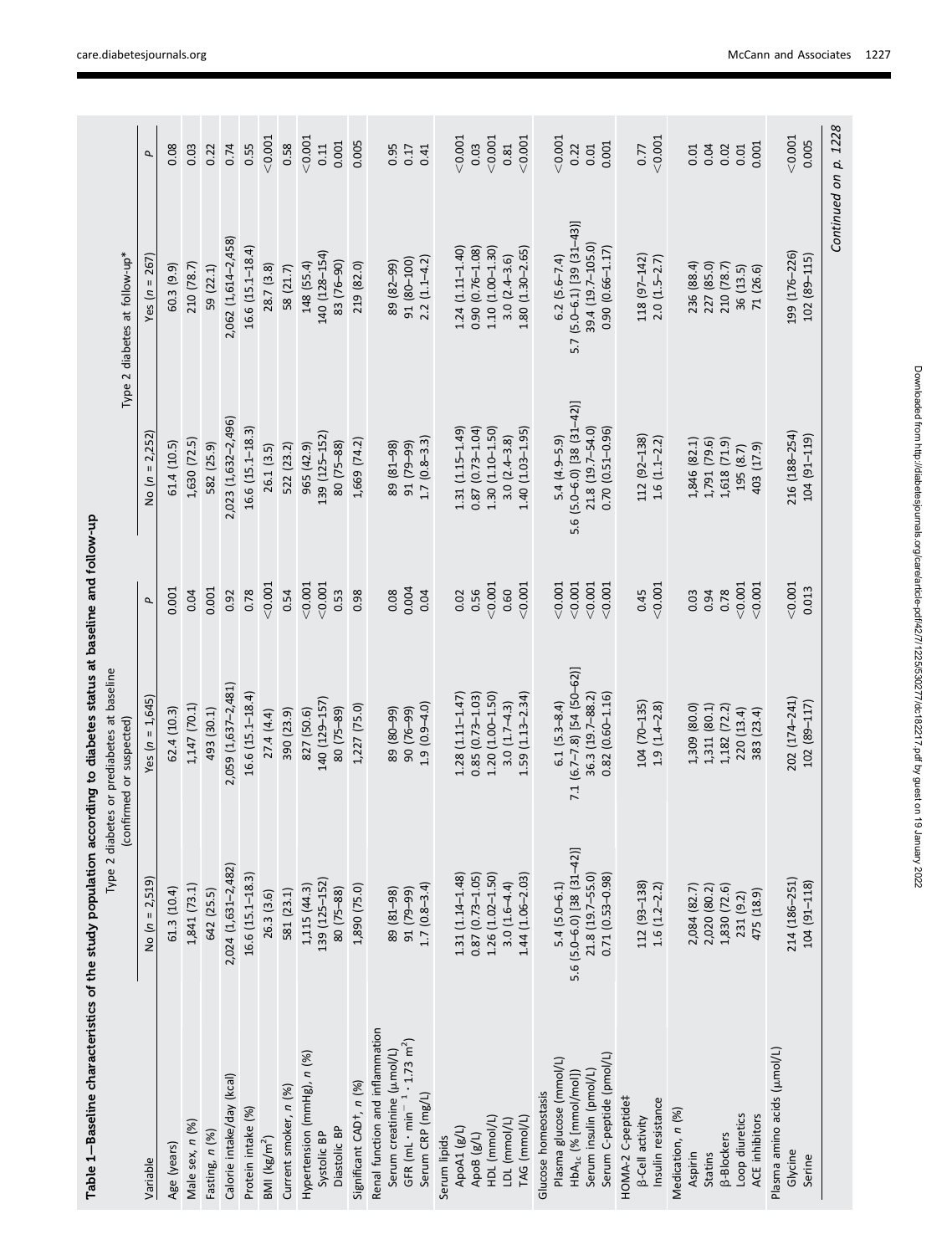|                                                                                                                                                                                                                                                                                                                                                                                      |                  | Type 2 diabetes or prediabetes at baseline<br>(confirmed or suspected) |         |                   | Type 2 diabetes at follow-up* |         |
|--------------------------------------------------------------------------------------------------------------------------------------------------------------------------------------------------------------------------------------------------------------------------------------------------------------------------------------------------------------------------------------|------------------|------------------------------------------------------------------------|---------|-------------------|-------------------------------|---------|
| Variable                                                                                                                                                                                                                                                                                                                                                                             | No $(n = 2,519)$ | Yes $(n = 1,645)$                                                      | P       | No $(n = 2.252)$  | Yes $(n = 267)$               | P       |
| Glutamine                                                                                                                                                                                                                                                                                                                                                                            | 510 (462-558)    | 492 (440-544)                                                          | < 0.001 | 512 (465-560)     | 489 (437-542)                 | 0.001   |
| Asparagine                                                                                                                                                                                                                                                                                                                                                                           | 50 (44-58)       | 49 (43–56)                                                             | < 0.001 | 51 (45-58)        | 48 (43-55)                    | < 0.001 |
| Threonine                                                                                                                                                                                                                                                                                                                                                                            | 120 (104-138)    | 116 (100-134)                                                          | < 0.001 | 120 (104-139)     | $120(102 - 134)$              | 0.29    |
| Total cysteine                                                                                                                                                                                                                                                                                                                                                                       | 295 (272-320)    | 297 (274–325)                                                          | 0.11    | 295 (271-319)     | 301 (278-326)                 | 0.006   |
| Methionine                                                                                                                                                                                                                                                                                                                                                                           | $27(22-32)$      | $26(22-31)$                                                            | 0.14    | $26(22-32)$       | $28(23-32)$                   | 0.05    |
| Proline                                                                                                                                                                                                                                                                                                                                                                              | 244 (199-298)    | 241 (192-301                                                           | 0.59    | 243 (198-297)     | 251 (204-305)                 | 0.63    |
| Histidine                                                                                                                                                                                                                                                                                                                                                                            | 73 (67-79)       | $71(65-78)$                                                            | < 0.001 | 73 (67-79)        | $73(66-79)$                   | 0.65    |
| Ornithine                                                                                                                                                                                                                                                                                                                                                                            | $72(61 - 84)$    | 71 (60-84)                                                             | 0.66    | 72 (61-84)        | $71(61 - 84)$                 | 0.84    |
| Lysine                                                                                                                                                                                                                                                                                                                                                                               | 176 (154-202)    | 176 (154-201                                                           | 0.63    | 175 (154-201      | 182 (157-205)                 | 0.01    |
| Arginine                                                                                                                                                                                                                                                                                                                                                                             | 79 (64-93)       | 77 (63-92)                                                             | 0.009   | 78 (64-93)        | 83 (67-100)                   | 0.005   |
| Tryptophan                                                                                                                                                                                                                                                                                                                                                                           | 69 (61-79)       | 69 (59–79)                                                             | 0.11    | 69 (61-78)        | 73 (65-84)                    | < 0.001 |
| Glutamic acid                                                                                                                                                                                                                                                                                                                                                                        | 71 (47-102)      | 77 (53-106)                                                            | 0.001   | 68 (46-100)       | 89 (67-118)                   | < 0.001 |
| Aspartic acid                                                                                                                                                                                                                                                                                                                                                                        | $5.8(4.6-7.5)$   | 5.9 $(4.7 - 7.4)$                                                      | 0.56    | 5.7 $(4.5 - 7.4)$ | $6.5(5.1 - 8.5)$              | < 0.001 |
| Tyrosine                                                                                                                                                                                                                                                                                                                                                                             | 68 (58-81)       | 68 (58-82)                                                             | 0.16    | 67 (57-80)        | 72 (60-87)                    | < 0.001 |
| Alanine                                                                                                                                                                                                                                                                                                                                                                              | 369 (310-431)    | 371 (312-436)                                                          | 0.11    | 368 (306-430)     | 387 (339–438)                 | 0.001   |
| Phenylalanine                                                                                                                                                                                                                                                                                                                                                                        | 58 (52-66)       | 59 (52-67)                                                             | 0.08    | 58 (52-66)        | $61(55-69)$                   | < 0.001 |
| Leucine                                                                                                                                                                                                                                                                                                                                                                              | 126 (108-151)    | 132 (112-160)                                                          | < 0.001 | 125 (107-148)     | 141 (117-167)                 | < 0.001 |
| Valine                                                                                                                                                                                                                                                                                                                                                                               | 254 (226-290)    | 265 (233-306)                                                          | < 0.001 | 252 (224-287)     | 280 (245-317)                 | < 0.001 |
| Isoleucine                                                                                                                                                                                                                                                                                                                                                                           | 68 (57-83)       | $72(60-89)$                                                            | < 0.001 | 68 (57-82)        | 76 (63-92)                    | < 0.001 |
| Data are presented as mean (SD) or median (IQR) unless otherwise indicated. ApoA1, apolipoprotein A1; ApoB, apolipoprotein B; BP, blood pressure. *Duration of follow-up: median 10.3 years<br>(IQR 9.1–11.6). †At least one stenosis with ≥50% luminal narrowing in a main coronary arter or its maior side branches, as identified on coronary angiography. ‡Sample size, n = 607. |                  |                                                                        |         |                   |                               |         |

(IQR 9.1–11.6). †At least one stenosis with ≥50% luminal narrowing in a main coronary artery or its major side branches, as identified on coronary angiography. ‡Sample size, n = 607.

# A Priori Identi fication of Potential **Confounders**

We identi fied potential confounders linked to plasma amino acid levels in the literature (7 –9,11,17,21). The identi fied confounders were largely established, clinically relevant risk factors for type 2 diabetes (BMI, eGFR, HDL cholesterol, triacylglycerol [TAG], CRP) or surrogate measures of type 2 diabetes (e.g., hyperglycemia, which indicates cellular insulin resistance).

# Statistical De finition of Confounding

For this study, we empirically con firmed potential confounders using the change-in-estimate (CIE) criterion (30). The CIE criterion de fines confounders as variables for which the percentage difference between the values of the regression estimate before and after adjustment is equal to or larger than a prespeci fied value.

# Statistical Analyses

Variables were reported as count (percentage), mean (SD), or median (IQR), as appropriate. Skewed variables were transformed according to the Tukey ladder of powers (square root, ln, 1/square root, and inverse transformations). The aim was to linearize relationships, reduce heteroscedasticity, maintain power, and reduce the type I error rate. Missing amino acid data (all ,5%) were determined through mean imputation. We used the R packages mixed Gaussian model and qgraph to visualize the relations between amino acids and potential confounders as weighted adjacencies. The amino acid –associated hazard for incident diabetes was assessed in a crude Cox model (with age and sex), to which potential confounders and then plasma glucose were added. All models included an indicator variable for fasting. Confounding was defined as a 10% CIE. Estimates from Cox regression were compared with estimates from the method described by Fine and Gray (31) in order to assess whether the competing risk of death affected the estimates (32). The P values were adjusted for multiple comparisons at a false discovery rate (FDR) of 0.05 (Benjamini-Hochberg method). Finally, we applied a variable selection model (CoxBoost package in R) with all amino acids and potential confounders using component-wise likelihood-based

Table 1—Continued

Table 1-Continued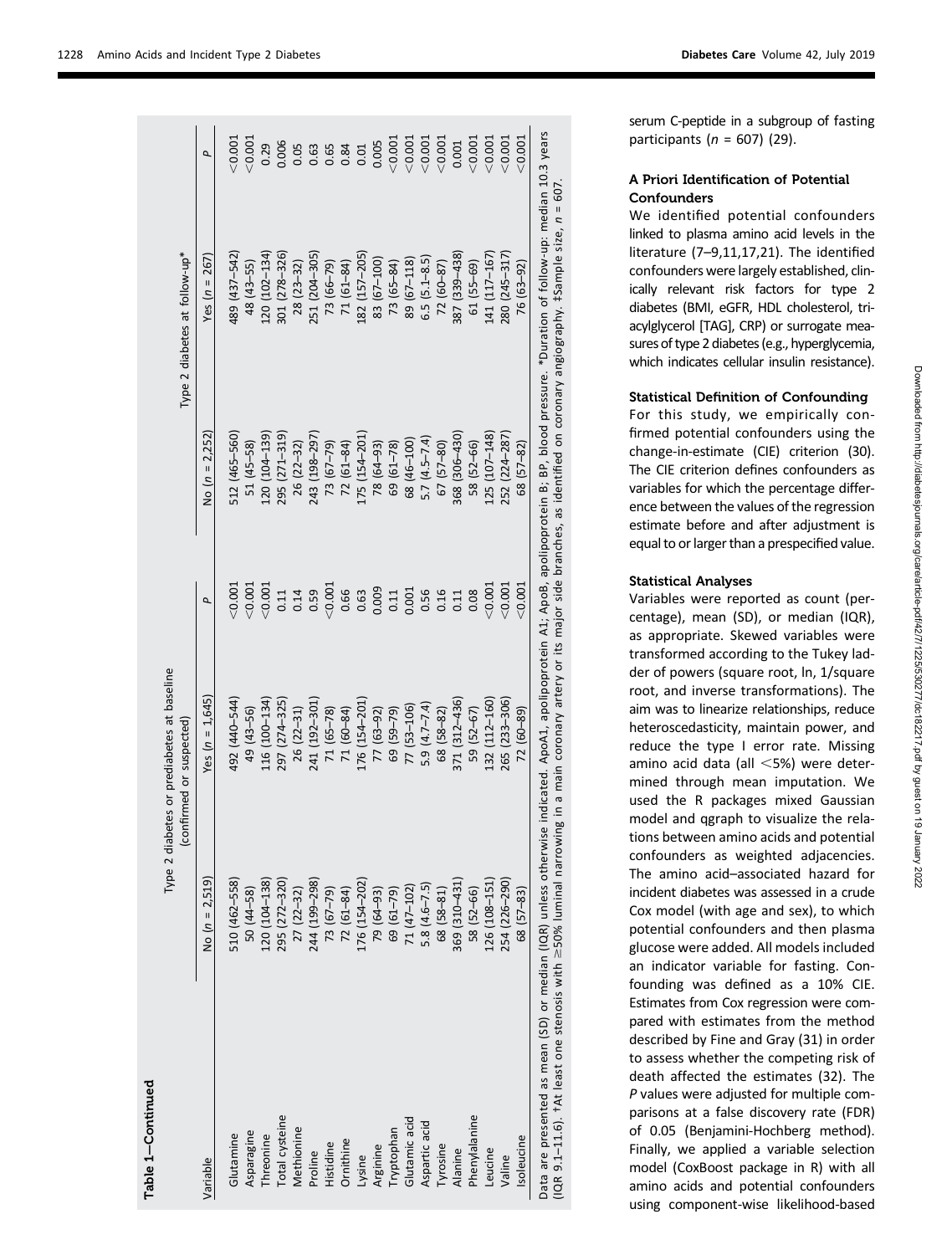

Figure 1—Association of baseline plasma amino acid concentrations with incident type 2 diabetes. Observations for 2,519 individuals, 267 of whom had incident diabetes; 464 mortality events occurred. Hazard ratios were obtained by using Cox regression and adjusting for age and sex (model 1); age, sex, eGFR, BMI, HDL cholesterol, TAG, and CRP (model 2); model 2 factors plus plasma glucose (model 3); and model 3 factors plus mortality (model 4). Red circles and lines indicate BCAAs; blue circles and lines indicate AAAs; black circles and lines indicate other amino acids. Ala, alanine; Arg, arginine; Asn, asparagine; Asp, aspartic acid; Gln, glutamine; Glu, glutamic acid; His, histidine; Ile, isoleucine; Leu, leucine; Lys, lysine; Met, methionine; Orn, ornithine; Phe, phenylalanine; Pro, proline; Ser, serine; tCys, total cysteine; Trp, tryptophan; Tyr, tyrosine; Val, valine.

boosting (33), with death as a competing risk. We did not penalize confounders and reestimated the model to check for adjustment from unselected key confounders; we estimated amino acids with penalized partial likelihood. We first identified the optimal penalty, then we identified the optimal number of steps through k-fold cross-validation ( $k = 10$ ). All tests were two-tailed, and the significance level was set to 0.05. Statistical analyses were performed by using STATA version 15 (StataCorp LLC; [www.stata.com](http://www.stata.com)) and R version 3.3.0 for Mac [\(www.R-project.org](http://www.R-project.org)).

# **RESULTS**

# Participants With and Without Type 2 Diabetes at Baseline

Among the source population ( $n = 4,164$ ), 1,645 participants had confirmed or suspected prediabetes or undiagnosed type 2 diabetes. We refer to them here as the prevalent diabetes group. Compared to participants identified as diabetes-free at baseline, participants in the prevalent diabetes group had higher BMI, lower HDL cholesterol levels, and elevated TAG and plasma glucose levels (Table 1). Participants in the prevalent diabetes group also had a higher prevalence of diagnosed hypertension and used more loop diuretics and ACE inhibitors. The baseline amino acid profile of those in the prevalent diabetes group also differed from the profile of those in the diabetesfree group, including lower plasma concentrations of Gly and Gln and higher concentrations of Glu and the BCAAs (Table 1).

# Diabetes-Free Participants and Incident Diabetes

Of the 2,519 diabetes-free participants at baseline, 1,841 (73.1%) were men; their mean age was 61.3 years (SD 10.4) and mean BMI was 26.3 kg/m<sup>2</sup> (SD 3.6). During a median of 10.3 years of followup (IQR 9.1–11.6), a total of 267 cases of incident diabetes (10.6%) were identified. The group with incident diabetes had higher BMI, lower HDL cholesterol levels, and higher TAG and plasma glucose levels at baseline than the group who remained diabetes-free during followup (Table 1). They also had a higher prevalence of CAD and hypertension and a higher rate of medication use, including aspirin, statins,  $\beta$ -blockers, loop diuretics, and ACE inhibitors. The amino acid profile of those with incident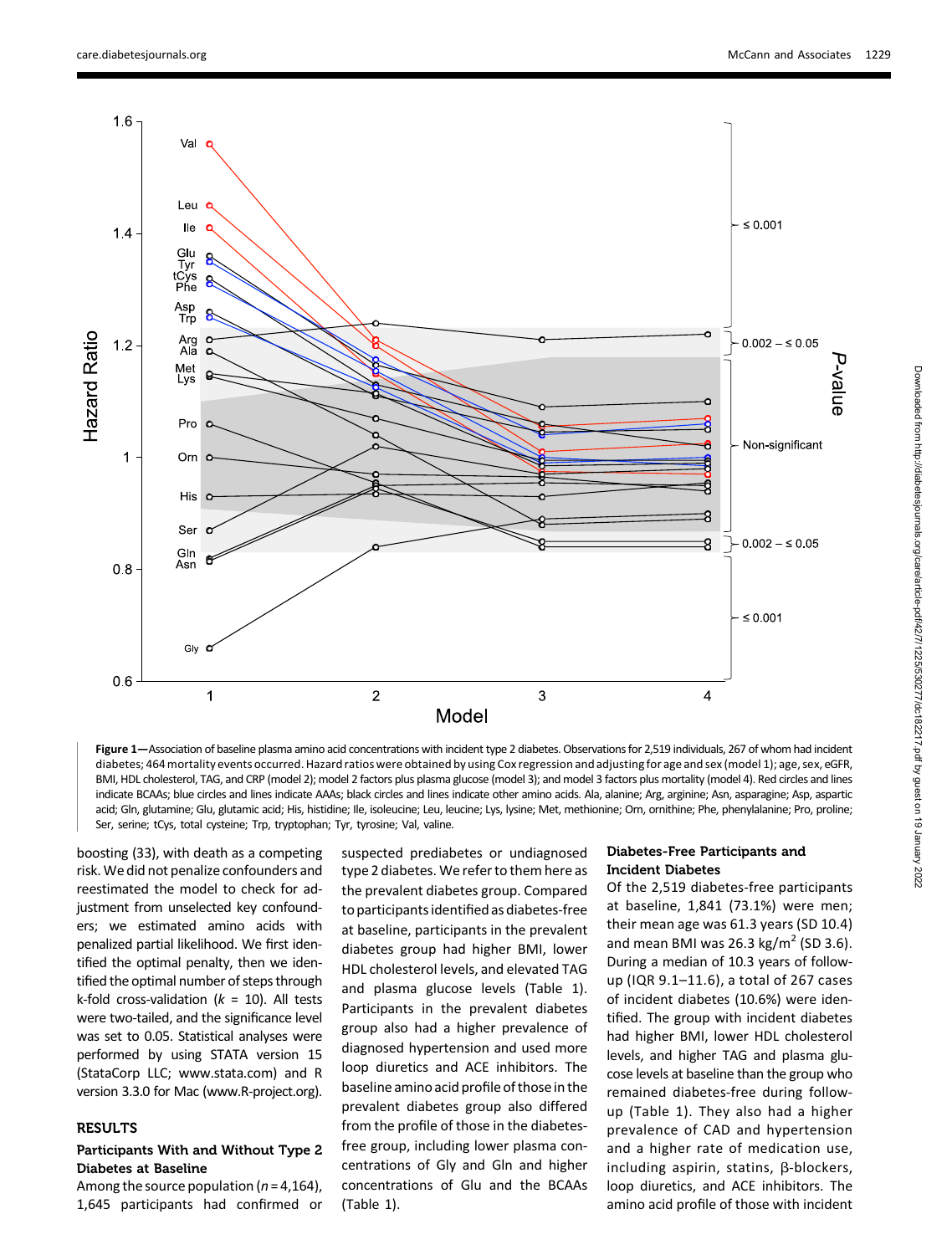Table 2—Optimal model for risk of incident type 2 diabetes obtained by CoxBoost with competing risk\*

|                    |            | 95% CI |       |         |              |
|--------------------|------------|--------|-------|---------|--------------|
| Variable           | <b>SHR</b> | Lower  | Upper | z       | P > z        |
| Age                | 1.00       | 0.84   | 1.21  | 0.04    | 0.97         |
| Sex                | 0.93       | 0.67   | 1.29  | $-0.43$ | 0.67         |
| eGFR               | 1.16       | 0.98   | 1.38  | 1.71    | 0.09         |
| Plasma glucose     | 1.96       | 1.75   | 2.19  | 11.90   | $\geq 0.001$ |
| Age*plasma glucose | 1.20       | 1.08   | 1.33  | 3.39    | 0.001        |
| <b>BMI</b>         | 1.64       | 1.45   | 1.85  | 7.99    | $\geq 0.001$ |
| <b>HDL</b>         | 0.84       | 0.72   | 0.98  | $-2.25$ | 0.02         |
| <b>TAG</b>         | 1.27       | 1.10   | 1.47  | 3.19    | 0.001        |
| Arg                | 1.30       | 1.14   | 1.49  | 3.99    | $\geq 0.001$ |
| Asn                | 0.80       | 0.70   | 0.91  | $-3.42$ | 0.001        |

Competing-risk regression was based on 2,519 observations, with incident diabetes as a failure to event (PE = 1;  $n = 267$ ) and mortality incidence as a competing event (CR = 2;  $n = 464$ ) (Wald  $\chi^2$ [10] = 311.42; log pseudolikelihood =  $-1,$ 842.1068; probability  $>\chi^2$  = 0.0000). CR, competing risk (mortality incidence); PE, primary end point (incident diabetes); SHR, standardized subdistribution hazard (risk of incident diabetes related to selected variable, given that participant has not died). \*Optimal steps ( $n = 7$ ) with optimal penalty of 86 and the unpenalized obligatory predictors of age and sex.

diabetes also differed significantly from that of those who remained diabetesfree at follow-up and included lower concentrations of Gly, Gln and Asn and higher concentrations of Glu, Asp, BCAAs, and AAAs (Table 1).

# Potential Confounders and Amino Acids

The widespread associations between the amino acids and factors related to diabetes risk demonstrated the potential for confounding, which we visualized through the use of a network plot ([Supplementary Fig. 1](http://care.diabetesjournals.org/lookup/suppl/doi:10.2337/dc18-2217/-/DC1)). Other potential confounders, such as prevalence of CAD, hypertension, and prescribed medications, displayed no association with baseline plasma amino acid concentrations (data not shown) and were excluded from the network plot. Associations between amino acids and glucose homeostasis parameters (FPG,  $HbA_{1c}$ , serum insulin and C-peptide,  $\beta$ -cell function, and insulin resistance) for a subset of participants are presented in [Supplementary Table 1.](http://care.diabetesjournals.org/lookup/suppl/doi:10.2337/dc18-2217/-/DC1) The strongest overall associations with glucose homeostasis parameters were observed for the BCAAs and AAAs.

# Amino Acids, Incident Type 2 Diabetes, and Confounding

We identified numerous amino acids as significant predictors of type 2 diabetes in age- and sex-adjusted Cox analyses (model 1) (Fig. 1). Additional adjustment for eGFR, BMI, HDL cholesterol, TAG, and

CRP (model 2) attenuated most associations. Further adjustment for plasma glucose (model 3) left only Arg, Asn, and Pro as significant predictors of incident diabetes. The competing risk of death (model 4) did not affect the estimates. Adjustment for multiple tests with the FDR at 0.05 left only Arg as a significant independent predictor of type 2 diabetes risk. Effect size estimates for each amino acid in relation to incident diabetes across the four models are provided in [Supplementary Table 2](http://care.diabetesjournals.org/lookup/suppl/doi:10.2337/dc18-2217/-/DC1).

# Identifying an Optimal Multivariable Model

We identified the optimal submodel as a competing risk model with plasma glucose, glucose\*age interaction, BMI, HDL cholesterol, TAG, Arg, and Asn (Table 2). Sex and eGFR were reintroduced because they were considered obligate, but they did not alter the estimates. Plasma Arg showed a positive but plasma Asn a negative association with the cumulative incidence of type 2 diabetes, as shown in Fig. 2.

# CONCLUSIONS

In this study, interrelations between plasma amino acids and established risk factors for type 2 diabetes seemed to confound the prediction of incident type 2 diabetes developing over a median follow-up of 10.3 years. Our observations underscore the need to include these covariates when investigating amino acids as independent predictors of incident diabetes. Using a multivariable, competing risk–boosting analysis (33), we identified an optimal model for incident type 2 diabetes risk as one that included Arg and Asn along with plasma glucose, glucose\*age interaction, BMI, HDL cholesterol, and TAG.

Cross-sectional evaluation of the source population at baseline demonstrated significant differences in plasma amino acid levels between participants with confirmed or suspected type 2 diabetes or prediabetes and those who do not have diabetes. Our observations are consistent with those of others who demonstrated alterations in amino acid levels among overweight and insulin-resistant subjects, and those with prediabetes and overt diabetes (7,10,11,13). Network analysis demonstrated extensive associations between plasma amino acids and factors related to diabetes risk, indicating that potential for confounding was the rule rather than the exception. Like previous observations (7–9,21), our age- and sexadjusted Cox regression model demonstrated that numerous amino acids, including BCAAs, AAAs, Arg, Ala, Gln, Asn, Glu, Asp, and Gly, were significant predictors of incident type 2 diabetes. After adjusting for eGFR, BMI, HDL cholesterol, TAG, and CRP, however,most associations were rendered statistically nonsignificant. Further adjustment for plasma glucose identified only Arg as an independent predictor of new-onset diabetes, above the expected FDR.

Our optimal model for predicting incident diabetes retained Arg and Asn along with plasma glucose, glucose\*age interaction, BMI, HDL cholesterol, and TAG. Although Arg is positively related to incident type 2 diabetes, we observed its inverse relation to prevalent diabetes (data not shown). Previous studies demonstrated that oral antidiabetes medications such as metformin are associated with a reduction of urea cycle metabolites, including Arg (34). We observed the same trend among individuals with established type 2 diabetes who were taking metformin ([Supplementary Fig. 2\)](http://care.diabetesjournals.org/lookup/suppl/doi:10.2337/dc18-2217/-/DC1). The biologically plausible mechanisms linking Arg and Asn to diabetes risk are less known. Isolated studies have suggested that Asn is inversely associated with future diabetes (35). Ameta-analysis byGuasch-Ferré et al. (21) demonstrated that Arg was positively associated with risk for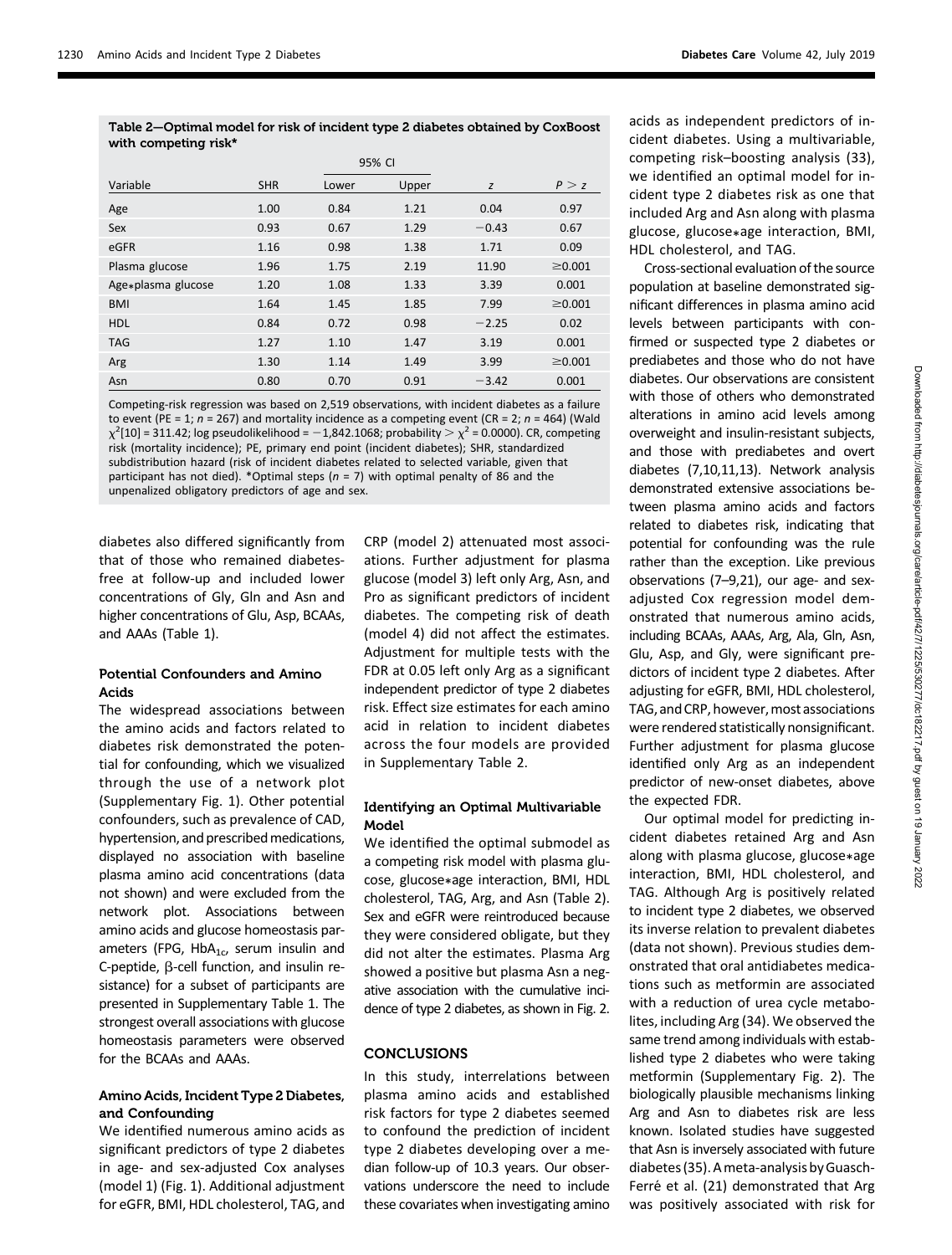

Figure 2—Association of plasma Arg (left) and plasma Asn (right) with cumulative incidence of type 2 diabetes. Data represent observations from 2,519 participants. The model included plasma glucose, competing risks, and fasted status.

type 2 diabetes. In vitro experiments suggest a role for Arg in aggregating insulin. Investigation of heat-induced aggregation of protein solutions showed that Arg may have a potentially promoting effect (36), whereas other investigations of bovine insulin suggest an inhibitory role (37). Our finding that Arg was independently related to risk for type 2 diabetes might reflect an effect promoting insulin aggregation. This may support hypotheses linking diabetes development to peptide aggregation and the formation of toxic amyloid fibrils at pancreatic islet  $\beta$ -cells (2,38). However, we did not observe associations between Arg or Asn and serum insulin, C-peptide, b-cell function, or other clinically relevant parameters such as inflammation (CRP). Although the mechanisms linking Arg and Asn to incident diabetes are not clear, our findings suggest that these amino acids could be involved in the early development of type 2 diabetes, independent of established risk factors.

Multivariable regression analyses confirmed that all amino acids except Arg were subject to confounding by established risk factors. These confounding effects are not surprising, given that risk markers such as BMI and lipids correlate with most plasma amino acids (23). Indeed, it is these associations that probably reduce the potential for amino acids to predict diabetes and may explain why including amino acids has not substantially improved clinical models (8,11,12). The nonstandardized approach to adjusting for potential confounders may undermine the validity and reliability of previous research linking amino acids to diabetes. Although age, sex, and BMI seem to be adjusted for regularly (17,21), adjustment for lipid and glucose parameters is much less consistent (17,21). Acknowledging the extensive interplay between amino acids, established risk factors, and underlying physiological processes, our findings suggest that it is imperative to consistently include confounders when evaluating amino acids as independent predictors of type 2 diabetes. We did not identify an impact of death

as a competing risk. In our opinion, however, this cannot be generalized because of differences between cohorts, particularly with regard to duration of follow-up and mortality rates. As with any observational study, it is also important to acknowledge that causality cannot be inferred from statistical methods alone. Nor do our observations allow for conclusions precluding a possible role of other amino acids such as BCAAs in the pathogenesis type 2 diabetes (39).

This work has a number of strengths, including the large sample size, prospective design, and long follow-up. Data allowing incident type 2 diabetes to be confirmed was collected from national health registries to which reporting is mandatory for all drug prescriptions and hospital admissions in Norway. It is possible, however, that some cases of newonset type 2 diabetes may have been missed during follow-up. We adopted a data-driven approach to confounders. Further, we applied objective criteria to identify the optimal submodel. Taken together, these steps should significantly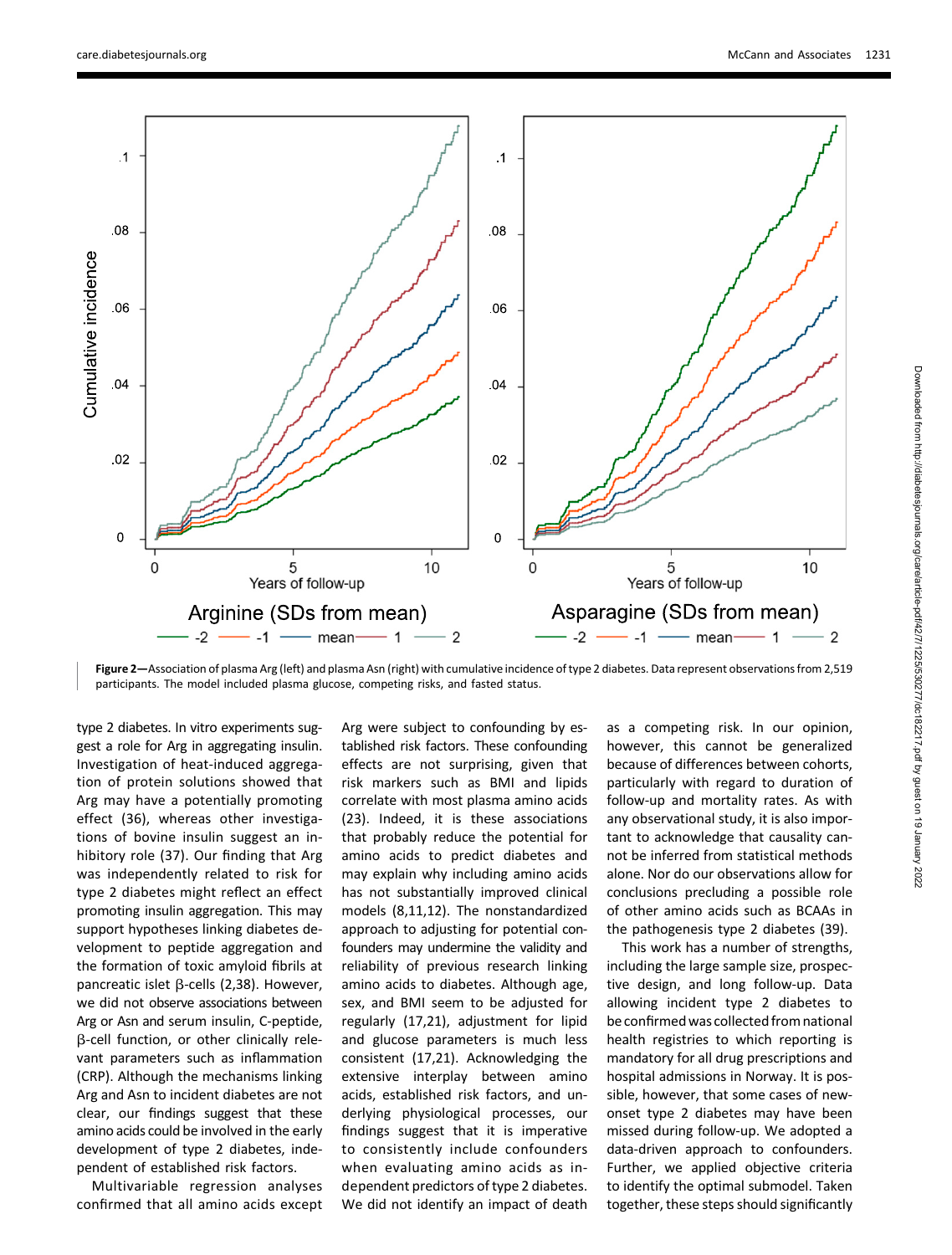reduce bias, although we cannot rule out influence from residual confounding. Unfortunately, our study design did not allow us to identify individuals who had incident type 1 diabetes; the low prevalence of this condition, however, probably minimizes any potential effect on our results (40). The study participants were all referred to a hospital for elective coronary angiography, and the majority had CAD, limiting the generalizability of our findings. Last, the original source study was not designed to investigate incident diabetes, and samples were obtained from the majority of participants when they were in a nonfasting state.

In conclusion, after adjusted analyses, the associated hazard for type 2 diabetes was severely attenuated for most amino acids, including BCAAs. Only Arg was an independent predictor of future diabetes after adjusting for multiple comparisons, but Arg and Asn were selected for inclusion in an optimal predictive model. Adjusting for established metabolic and clinical risk factors was crucial for reaching a conclusion about the independence of the associations.

Acknowledgments. The authors thank all the Western Norway Coronary Angiography Cohort coworkers at Haukeland and Stavanger University Hospitals.

Funding. This work was supported by the KG Jebsen Centre for Diabetes Research; the University of Bergen; the Department of Heart Disease, Haukeland University Hospital, Bergen; and the Foundation to Promote Research into Functional Vitamin B12 Deficiency, Bergen, Norway.

Duality of Interest. No potential conflicts of interest relevant to this article were reported. Author Contributions. A.M. and L.M.G. performed statistical analysis, interpreted data, and wrote the manuscript, A.M., L.M.G., A.U., R.S., and E.R.P. conducted the research. A.M. and O.K.N. designed the research. A.U., E.W.R., E.R.P., G.F.T.S., K.M., E.S., S.D., P.M.U., and O.K.N. critically revised the manuscript. A.M., L.M.G., A.U., R.S., E.W.R., E.R.P., G.F.T.S., K.M., E.S., S.D., P.M.U., and O.K.N. read and approved the final version of the manuscript. A.M. and O.K.N. are the guarantors of this work and, as such, had full access to all the data in the study and take responsibility for the integrity of the data and the accuracy of the data analysis.

#### References

1. Cho NH, Shaw JE, Karuranga S, et al. IDF Diabetes Atlas: global estimates of diabetes prevalence for 2017 and projections for 2045. Diabetes Res Clin Pract 2018;138:271–281

2. Kahn SE, Cooper ME, Del Prato S. Pathophysiology and treatment of type 2 diabetes: perspectives on the past, present, and future. Lancet 2014;383:1068–1083

3. Savage DB, Petersen KF, Shulman GI. Disordered lipid metabolism and the pathogenesis of insulin resistance. Physiol Rev 2007;87:507– 520

4. Kahn SE, Hull RL, Utzschneider KM. Mechanisms linking obesity to insulin resistance and type 2 diabetes. Nature 2006;444:840–846

5. Muoio DM, Newgard CB. Mechanisms of disease: molecular and metabolic mechanisms of insulin resistance and beta-cell failure in type 2 diabetes. Nat Rev Mol Cell Biol 2008;9:193–205 6. Roberts LD, Koulman A, Griffin JL. Towards metabolic biomarkers of insulin resistance and type 2 diabetes: progress from the metabolome. Lancet Diabetes Endocrinol 2014;2:65–75

7. Newgard CB, An J, Bain JR, et al. A branchedchain amino acid-related metabolic signature that differentiates obese and lean humans and contributes to insulin resistance. Cell Metab 2009; 9:311–326

8. Wang TJ, Larson MG, Vasan RS, et al. Metabolite profiles and the risk of developing diabetes. Nat Med 2011;17:448–453

9. Magnusson M, Lewis GD, Ericson U, et al. A diabetes-predictive amino acid score and future cardiovascular disease. Eur Heart J 2013;34:1982– 1989

10. Wang-Sattler R, Yu Z, Herder C, et al. Novel biomarkers for pre-diabetes identified by metabolomics. Mol Syst Biol 2012;8:615

11. Yamakado M, Nagao K, Imaizumi A, et al. Plasma free amino acid profiles predict four-year risk of developing diabetes, metabolic syndrome, dyslipidemia, and hypertension in Japanese population. Sci Rep 2015;5:11918

12. Floegel A, Stefan N, Yu Z, et al. Identification of serum metabolites associated with risk of type 2 diabetes using a targeted metabolomic approach. Diabetes 2013;62:639–648

13. Martin FP, Montoliu I, Collino S, et al. Topographical body fat distribution links to amino acid and lipid metabolism in healthy obese women [corrected] [published correction appears in PLoS One 2013;8]. PLoS One 2013;8: e73445

14. Herman MA, She P, Peroni OD, Lynch CJ, Kahn BB. Adipose tissue branched chain amino acid (BCAA) metabolism modulates circulating BCAA levels. J Biol Chem 2010;285:11348–11356 15. Lackey DE, Lynch CJ, Olson KC, et al. Regulation of adipose branched-chain amino acid catabolism enzyme expression and cross-adipose amino acid flux in human obesity. Am J Physiol Endocrinol Metab 2013;304:E1175–E1187

16. Lerin C, Goldfine AB, Boes T, et al. Defects in muscle branched-chain amino acid oxidation contribute to impaired lipid metabolism. Mol Metab 2016;5:926–936

17. Bi X, Henry CJ. Plasma-free amino acid profiles are predictors of cancer and diabetes development. Nutr Diabetes 2017;7:e249

18. Newgard CB. Interplay between lipids and branched-chain amino acids in development of insulin resistance. Cell Metab 2012;15:606–614 19. Greenland S, Morgenstern H. Confounding in health research. Annu Rev Public Health 2001; 22:189–212

20. Skelly AC, Dettori JR, Brodt ED. Assessing bias: the importance of considering confounding. Evid Based Spine Care J 2012;3:9–12

21. Guasch-Ferré M, Hruby A, Toledo E, et al. Metabolomics in prediabetes and diabetes: a systematic review and meta-analysis. Diabetes Care 2016;39:833–846

22. Tzoulaki I, Ebbels TM, Valdes A, Elliott P, Ioannidis JP. Design and analysis of metabolomics studies in epidemiologic research: a primer on -omic technologies. Am J Epidemiol 2014;180:129–139

23. Gar C, Rottenkolber M, Prehn C, Adamski J, Seissler J, Lechner A. Serum and plasma amino acids as markers of prediabetes, insulin resistance, and incident diabetes. Crit Rev Clin Lab Sci 2018; 55:21–32

24. Ebbing M, Bleie Ø, Ueland PM, et al. Mortality and cardiovascular events in patients treated with homocysteine-lowering B vitamins after coronary angiography: a randomized controlled trial. JAMA 2008;300:795–804

25. Sulo GIJ, Vollset SE, Nygård O, Øyen N, Tell GS. Cardiovascular disease and diabetes mellitus in Norway during 1994-2009 CVDNOR-a nationwide research project. Nor Epidemiol 2013; 21:101–107

26. Midttun Ø, McCann A, Aarseth O, et al. Combined measurement of 6 fat-soluble vitamins and 26 water-soluble functional vitamin markers and amino acids in 50  $\mu$ l of serum or plasma by high-throughput mass spectrometry. Anal Chem 2016;88:10427–10436

27. Midttun Ø, Kvalheim G, Ueland PM. Highthroughput, low-volume, multianalyte quantification of plasma metabolites related to onecarbon metabolism using HPLC-MS/MS. Anal Bioanal Chem 2013;405:2009–2017

28. Rebnord EW, Pedersen ER, Strand E, et al. Glycated hemoglobin and long-term prognosis in patients with suspected stable angina pectoris without diabetes mellitus: a prospective cohort study. Atherosclerosis 2015;240:115–120

29. Levy JC, Matthews DR, Hermans MP. Correct homeostasis model assessment (HOMA) evaluation uses the computer program. Diabetes Care 1998;21:2191–2192

30. McNamee R. Confounding and confounders. Occup Environ Med 2003;60:227–234; quiz 164, 234

31. Fine JP, Gray RJ. A proportional hazards model for the subdistribution of a competing risk. J Am Stat Assoc 1999;94:496–509

32. Haneuse S, Lee KH. Semi-competing risks data analysis: accounting for death as a competing risk when the outcome of interest is nonterminal. Circ Cardiovasc Qual Outcomes 2016;9:322–331

33. Binder H, Allignol A, Schumacher M, Beyersmann J. Boosting for high-dimensional time-to-event data with competing risks. Bioinformatics 2009;25:890–896

34. Irving BA, Spielmann G. Does citrulline sit at the nexus of metformin's pleotropic effects on metabolism and mediate its salutatory effects in individuals with type 2 diabetes? Diabetes 2016;65:3537–3540

35. Palmer ND, Stevens RD, Antinozzi PA, et al. Metabolomic profile associated with insulin resistance and conversion to diabetes in the Insulin Resistance Atherosclerosis Study. J Clin Endocrinol Metab 2015;100:E463–E468

36. Shah D, Shaikh AR, Peng X, Rajagopalan R. Effects of arginine on heat-induced aggregation of concentrated protein solutions. Biotechnol Prog 2011;27:513–520